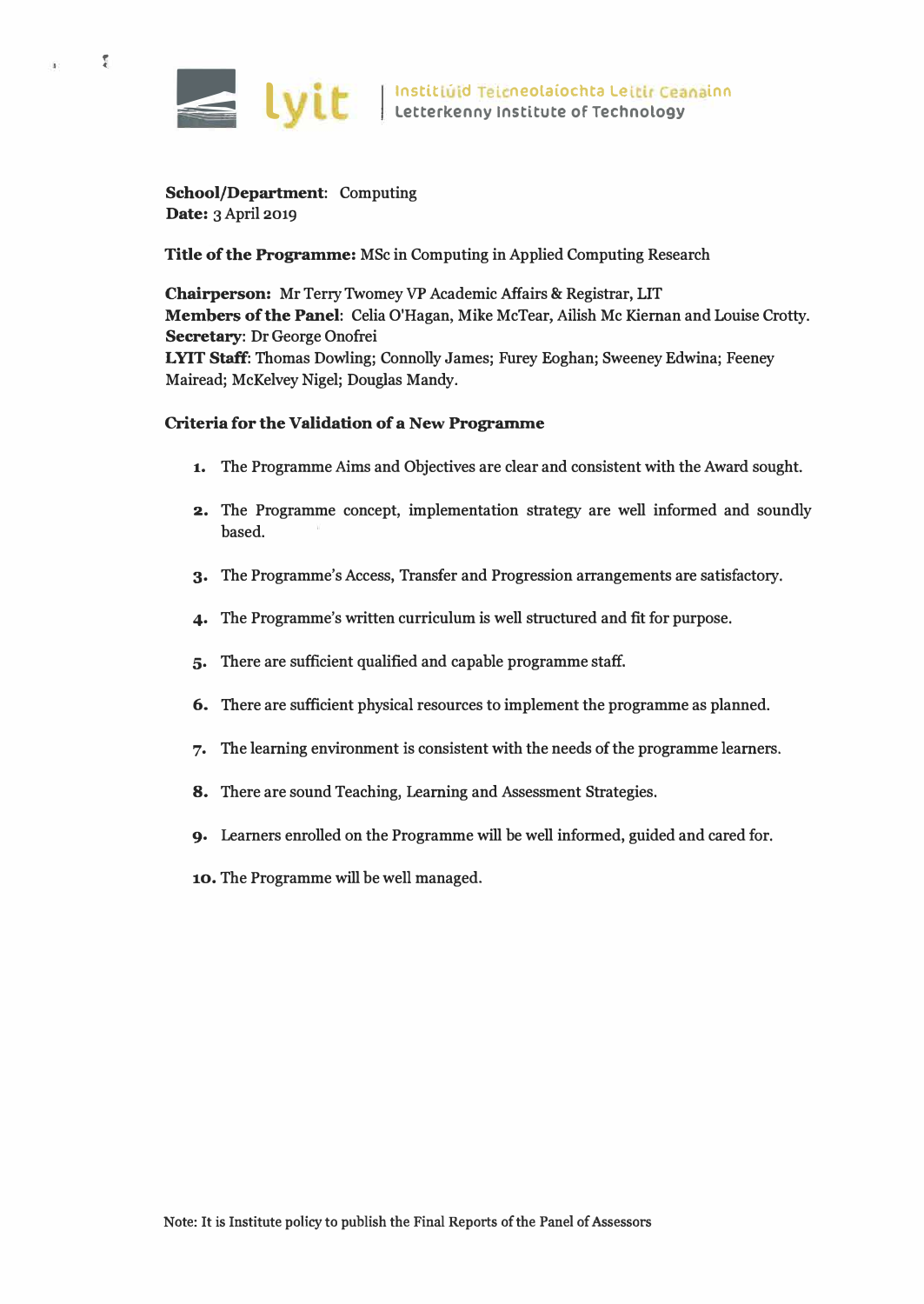#### (For the attention of the Academic Council)

Commendations:

- The panel commends the Programme Board for their vision to reach out to the  $1.$ education community to promote applied computing research.
- 2. The panel commend the team on the readability and quality of documentation.
- The panel were impressed by the level of preparation and engagement from the  $3.$ Programme Team; and that the programme had been well thought through.

The Panel of Assessors advises the Academic Council that the Institute and the

School/Department should take cognisance of following recommendations:

- 1. They should consider the management of the student assessment within the Banner System by engaging with the Examination Office.
- 2. Reconsider the wording of the rationale around the applied nature of the programme.

#### **Response from the Department of Computing to Recommendations**

- 1. The interim course board has discussed this matter and we will ensure there is a full engagement with the Examinations Office to make this happen.
- 2. A number of changes have been made to the text in pages 9 and 10 to highlight and explain the applied nature of the programme.

The Panel of Assessors advises the Academic Council that approval of the programmes subject to general conditions of approval together with the following additional conditions:

 $n/a.$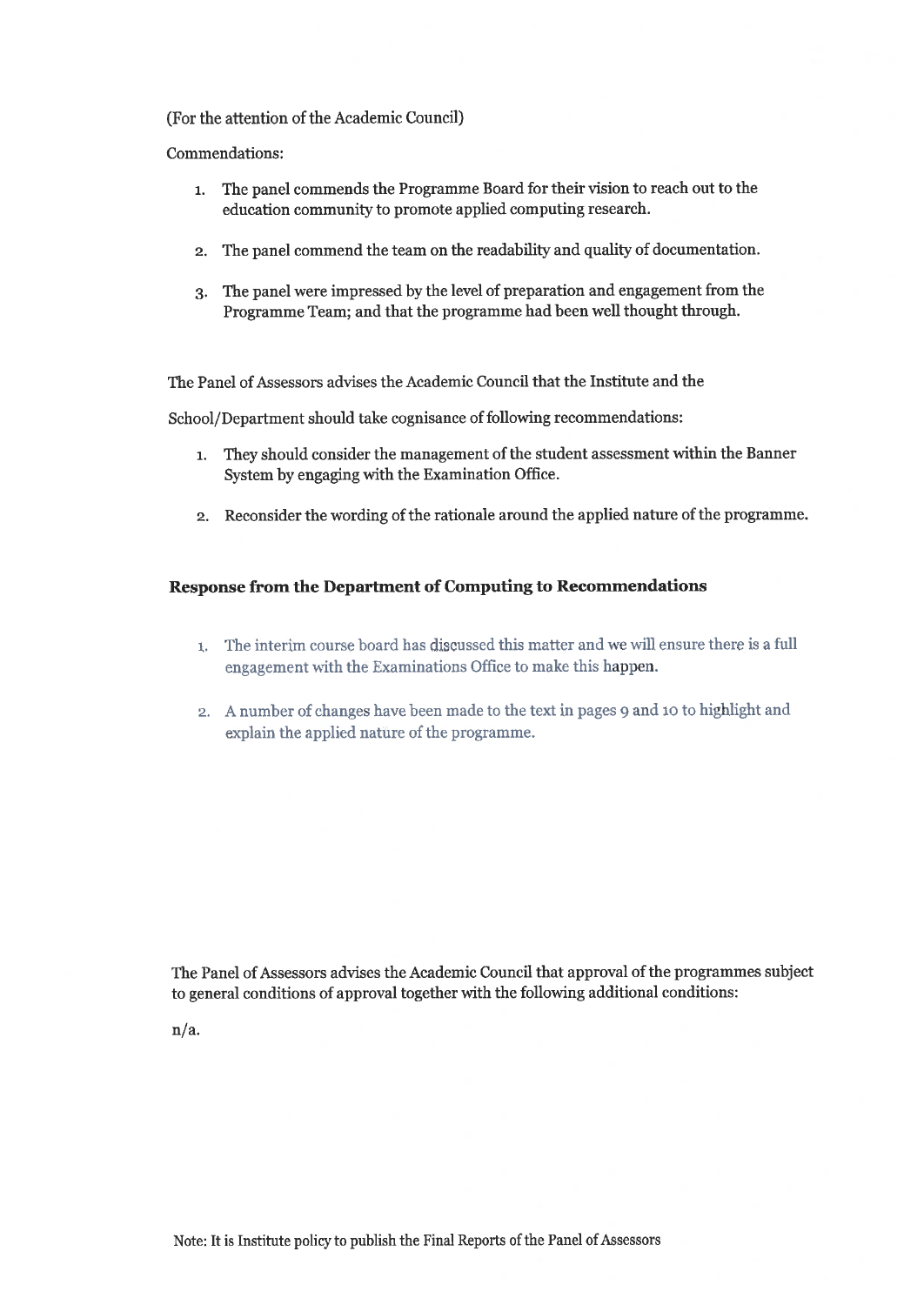# PART 4 PROPOSED PROGRAMME SCHEDULE(S)

 $\mathbf{r}=-\mathbf{f}$ 

| Name Of Provider:       | Letterkenny Institute of Technology            |  |  |  |  |  |  |
|-------------------------|------------------------------------------------|--|--|--|--|--|--|
| Title Of Award:         | Certificate in Applied Computing Research      |  |  |  |  |  |  |
|                         | MSc in Computing in Applied Computing Research |  |  |  |  |  |  |
| Area Of Specialisation: | <b>Applied Computing Research</b>              |  |  |  |  |  |  |
| Learning Mode Offered:  | Full-time / Part-time                          |  |  |  |  |  |  |
| Stage:                  | Award                                          |  |  |  |  |  |  |
| Date Effective:         | September 2019                                 |  |  |  |  |  |  |

| Semester | Title of<br>examination<br>subject                                      | Subject status |       | <b>ECTS</b><br>credits |     |              | <b>Total Contact Hours</b> |       | Allocation of marks |                          |                          |                          |     |  |
|----------|-------------------------------------------------------------------------|----------------|-------|------------------------|-----|--------------|----------------------------|-------|---------------------|--------------------------|--------------------------|--------------------------|-----|--|
|          |                                                                         |                | Level | Number                 | Г/Г | $\mathbf{p}$ | Independen<br>t Learning   | Total | $\mathfrak{S}$      | Project                  | Practical                | Final                    | Max |  |
|          | <b>IT Systems for</b><br>Delivery of<br><b>Healthcare</b>               | E              | 9     | 5                      | 13  | 26           | 86                         | 125   | 100                 | $\blacksquare$           | -                        | $\overline{\phantom{a}}$ | 100 |  |
|          | <b>Data Operations</b>                                                  | $\bf E$        | 9     | 5                      | 13  | 26           | 86                         | 125   | 100                 | $\overline{\phantom{a}}$ | i.                       | ä,                       | 100 |  |
|          | <b>Systems</b><br><b>Engineering for</b><br><b>ICT</b> in<br>Healthcare | $\mathbf E$    | 9     | 5                      | 13  | 26           | 86                         | 125   | 100                 | $\overline{a}$           | -                        | $\overline{a}$           | 100 |  |
|          | <b>Data Analytics</b><br>and Statistical<br><b>Analysis</b>             | E              | 9     | 10                     | 26  | 26           | 198                        | 250   | 100                 | ÷                        | ä,                       | $\blacksquare$           | 100 |  |
|          | <b>Assessing</b><br>Wearable<br><b>Sensing</b><br><b>Systems</b>        | E              | 9     | 5                      | 13  | 26           | 86                         | 125   | 100                 | L,                       | ÷.                       | $\overline{\phantom{0}}$ | 100 |  |
|          | <b>Ethics</b> in<br>Healthcare<br><b>Research</b>                       | $\mathbf E$    | 9     | 10                     | 52  | -            | 198                        | 250   | 100                 | $\overline{\phantom{0}}$ | $\overline{\phantom{a}}$ | $\frac{1}{2}$            | 100 |  |
|          | Wearable<br><b>Sensor</b><br><b>Technologies</b>                        | E              | 9     | 10                     | 26  | 26           | 198                        | 250   | 100                 |                          | ۰                        | $\overline{\phantom{0}}$ | 100 |  |

## Proposed Programme Schedule - Year 1 Full-Time / Part-time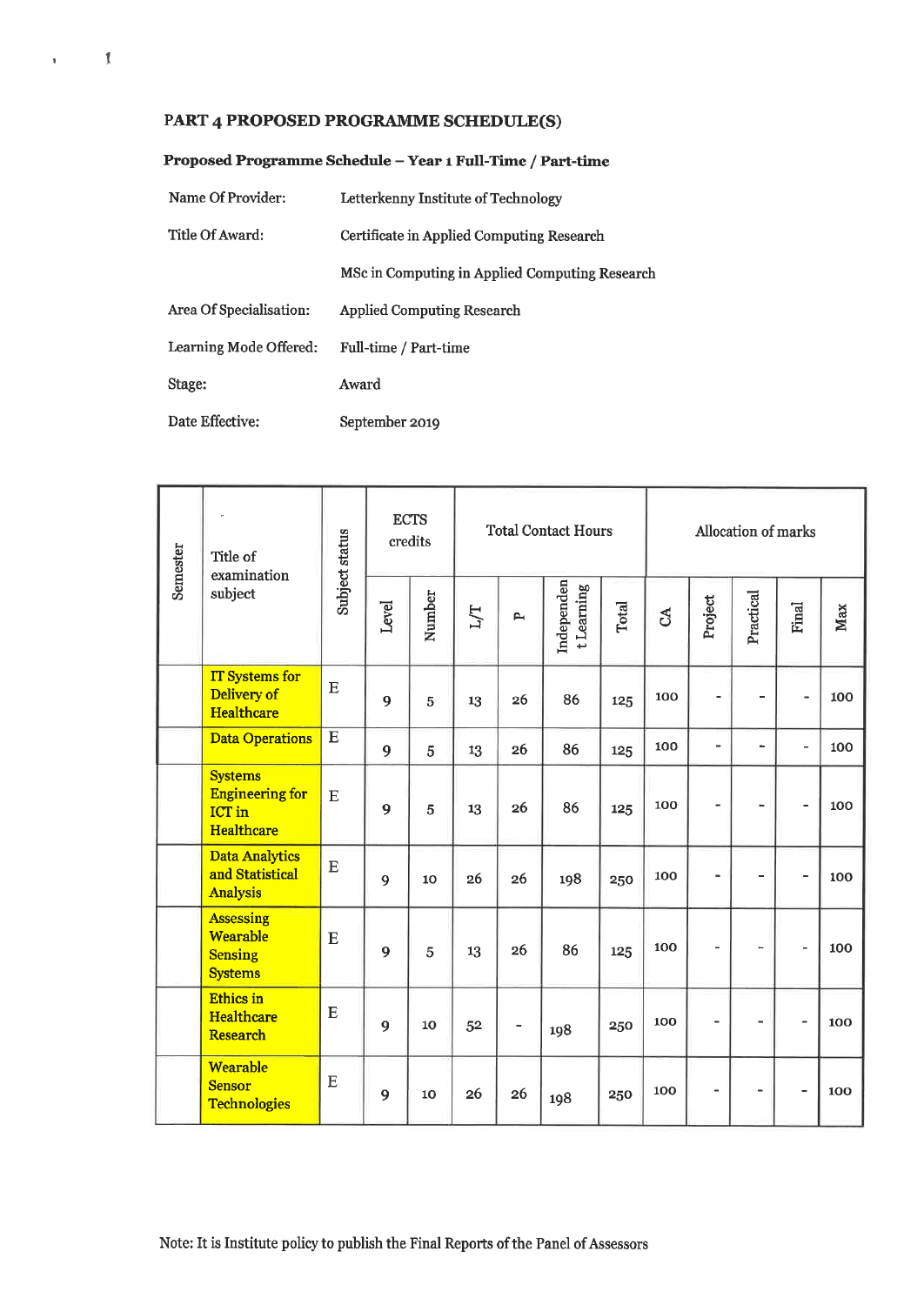| <b>Research and</b><br><b>Development</b><br>for Healthcare<br><b>Innovation</b> | $\mathbf E$ | 9 | 10 | 26 | 26 | 198 | 250 | 100 | $\overline{a}$           | $\overline{\phantom{0}}$     |                          | 100 |
|----------------------------------------------------------------------------------|-------------|---|----|----|----|-----|-----|-----|--------------------------|------------------------------|--------------------------|-----|
| <b>DevOps</b><br><b>Software</b><br><b>Engineering</b>                           | E           | 9 | 10 | 26 | 26 | 198 | 250 | 100 |                          | ÷                            | ÷.                       | 100 |
| $\overline{O}O$<br>Programming<br>for Server<br>Administration                   | E           | 9 | 10 | 26 | 26 | 198 | 250 | 100 | $\blacksquare$           | $\blacksquare$               |                          | 100 |
| <b>Advanced</b><br>Database<br>Development                                       | ${\bf E}$   | 9 | 10 | 26 | 26 | 198 | 250 | 100 | $\overline{a}$           | $\overline{\phantom{0}}$     | -                        | 100 |
| Computer<br><b>Systems</b><br>Programming                                        | ${\bf E}$   | 9 | 10 | 26 | 26 | 198 | 250 | 100 | $\overline{a}$           | $\overline{\phantom{a}}$     | $\overline{a}$           | 100 |
| <b>Enterprise</b> and<br>Data Centre<br><b>Networking</b>                        | E           | 9 | 10 | 26 | 26 | 198 | 250 | 50  | 50                       | L,                           | $\overline{a}$           | 100 |
| <b>Private Cloud</b><br><b>Technologies</b>                                      | E           | 9 | 10 | 26 | 26 | 198 | 250 | 50  | 50                       | $\overline{\phantom{0}}$     | $\overline{\phantom{0}}$ | 100 |
| Security and<br><b>Legal Issues</b>                                              | $\mathbf E$ | 9 | 10 | 26 | 26 | 198 | 250 | 100 | $\overline{a}$           | $\overline{a}$               | ÷,                       | 100 |
| Storage<br>Technologies                                                          | $\mathbf E$ | 9 | 10 | 26 | 26 | 198 | 250 | 100 | $\overline{a}$           | $\overline{a}$               | $\overline{a}$           | 100 |
| Virtual Server<br>Administration                                                 | ${\bf E}$   | 9 | 10 | 26 | 26 | 198 | 250 | 50  | 50                       | $\ddot{\phantom{0}}$         | $\qquad \qquad -$        | 100 |
| Cryptography<br>and Forensic<br>Analysis                                         | $\mathbf E$ | 9 | 10 | 26 | 26 | 198 | 250 | 100 | ä,                       | $\qquad \qquad \blacksquare$ | ÷,                       | 100 |
| Information<br><b>Security</b><br>Management 1                                   | ${\bf E}$   | 9 | 10 | 26 | 26 | 198 | 250 | 100 | $\overline{\phantom{0}}$ | $\qquad \qquad \blacksquare$ | $\overline{\phantom{0}}$ | 100 |
| Secure<br>Infrastructure                                                         | ${\bf E}$   | 9 | 10 | 26 | 26 | 198 | 250 | 100 | $\overline{\phantom{a}}$ | $\blacksquare$               | $\overline{\phantom{0}}$ | 100 |
| Software<br>Compliance                                                           | $\mathbf E$ | 9 | 10 | 26 | 26 | 198 | 250 | 100 | -                        | ۰                            | $\overline{\phantom{0}}$ | 100 |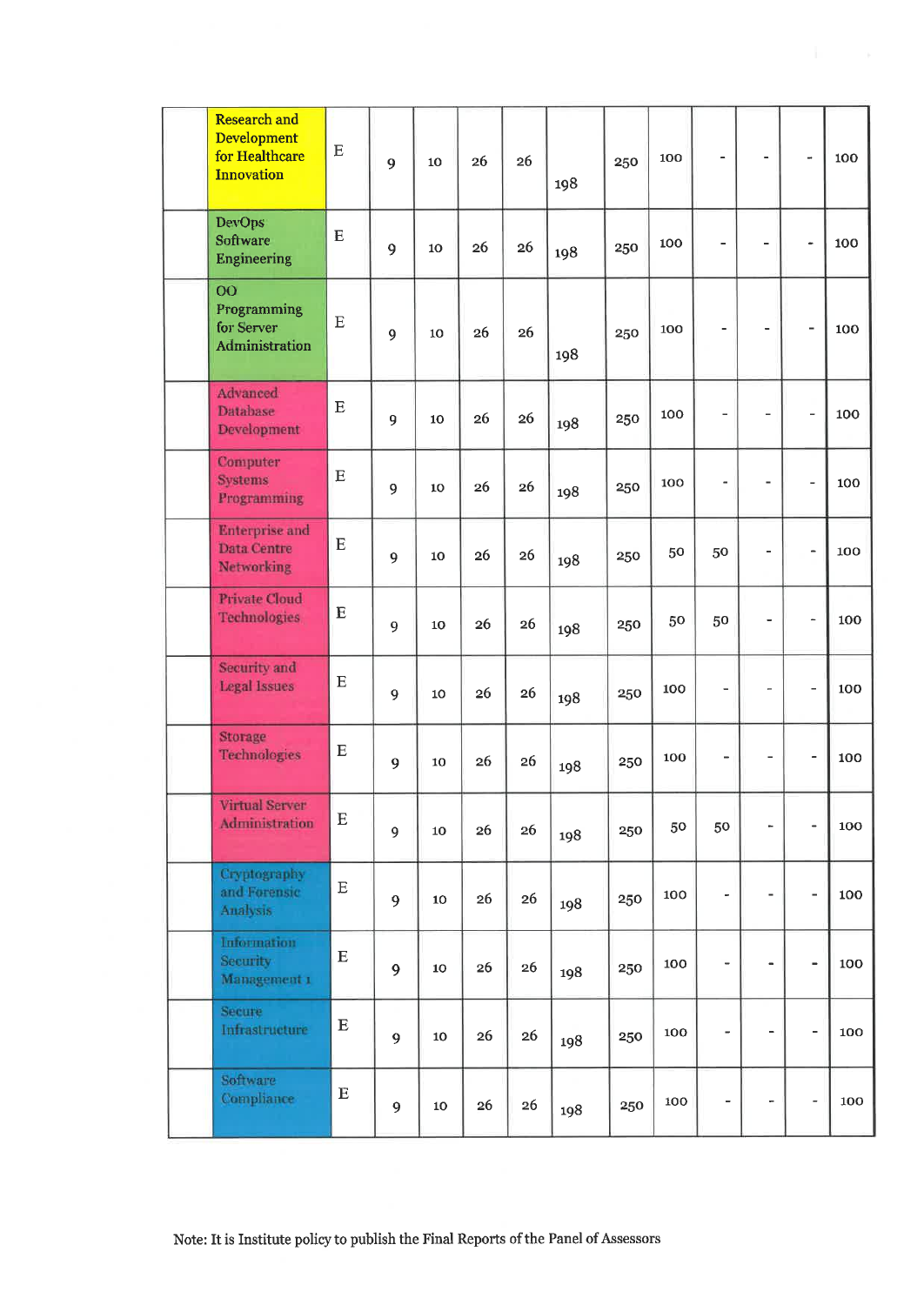| Threat<br>Management 1              | E        | 9 | 10 | 26 | 26 | 198 | 250 | 100 | $\frac{1}{2}$            | ۰                            | $\qquad \qquad -$        | 100 |
|-------------------------------------|----------|---|----|----|----|-----|-----|-----|--------------------------|------------------------------|--------------------------|-----|
| <b>Business</b><br>Intelligence     | E        | 9 | 10 | 26 | 26 | 198 | 250 | 100 | ۰                        | $\qquad \qquad \blacksquare$ | $\overline{\phantom{0}}$ | 100 |
| Machine<br>Learning                 | E        | 9 | 10 | 26 | 26 | 198 | 250 | 50  | $\blacksquare$           | ٠                            | 50                       | 100 |
| <b>Mathematics</b><br>For Analytics | E        | 9 | 10 | 52 |    | 198 | 250 | 100 | $\overline{\phantom{a}}$ | $\overline{a}$               | $\overline{\phantom{0}}$ | 100 |
| <b>Big Data</b><br>Analytics        | E        | 9 | 10 | 26 | 26 | 198 | 250 | 100 | $\blacksquare$           | $\overline{\phantom{a}}$     | $\overline{\phantom{m}}$ | 100 |
| <b>Big Data</b><br>Architecture     | $\bf E$  | 9 | 10 | 26 | 26 | 198 | 250 | 100 | $\blacksquare$           | $\blacksquare$               | ÷,                       | 100 |
| <b>Artificial</b><br>Intelligence 1 | $\bf{E}$ | 9 | 10 | 26 | 26 | 198 | 250 | 50  |                          | $\blacksquare$               | 50                       | 100 |
| Artificial<br>Intelligence 2        | E        | 9 | 10 | 26 | 26 | 198 | 250 | 100 |                          | $\overline{\phantom{a}}$     | $\overline{\phantom{0}}$ | 100 |

## Legend

 $\overline{1}$ 

 $\mathbf{e}^{\pm}$ 

| <b>MSc in Digital</b><br>Healthcare | MSc in DevOps | MSc in Cloud<br><b>Technologies</b> | MSe in<br>Cybersecurity | MSc in Big<br>Data Analytics | MSc in Big Data |
|-------------------------------------|---------------|-------------------------------------|-------------------------|------------------------------|-----------------|
|                                     |               |                                     |                         |                              |                 |

Total ECTS credits required for stage:  $30^{\circ}$ 

### **Special Regulations:**

No more than 20 ECTS Credits can be taken from a single MSc Programme

Note 1: Not all modules will necessarily be available in a given year

Note 2: Modules may run in different semesters depending on the intake cycle

Note: It is Institute policy to publish the Final Reports of the Panel of Assessors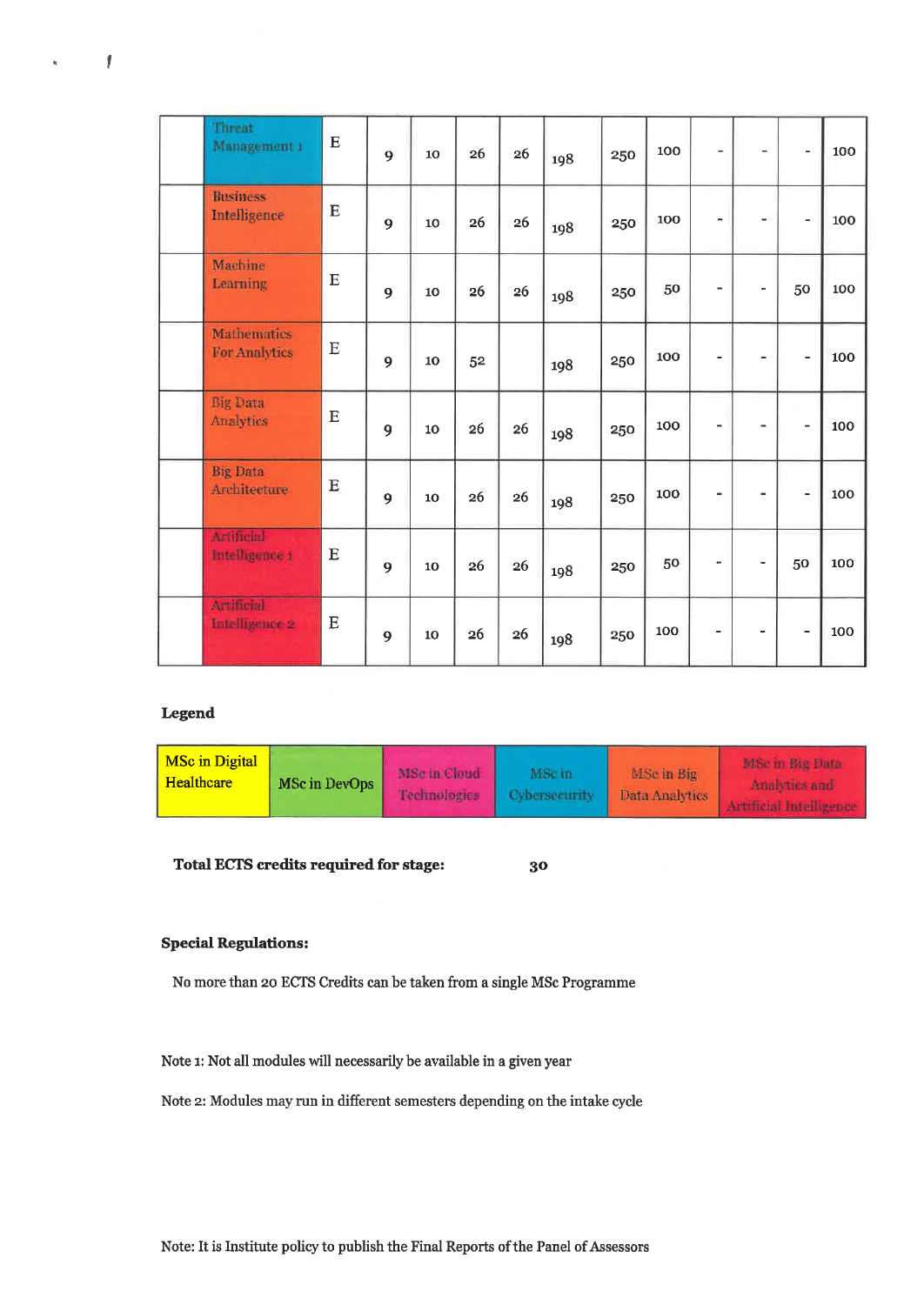#### Proposed Programme Schedule - Year 1 Semester 2 & 3 - Full-Time

| Name Of Provider:       | Letterkenny Institute of Technology            |
|-------------------------|------------------------------------------------|
| Title Of Award:         | MSc in Computing in Applied Computing Research |
| Area Of Specialisation: | <b>Applied Computing Research</b>              |
| Learning Mode Offered:  | <b>Full-time</b>                               |
| Stage:                  | Award                                          |

Date Effective:

September 2019

| Semester | Title of<br>examination<br>subject | status  |       | <b>ECTS</b><br>credits | Contact hours<br>(per week over 26<br>weeks) |                |                         |       |  | Allocation of marks |           |              |     |  |  |
|----------|------------------------------------|---------|-------|------------------------|----------------------------------------------|----------------|-------------------------|-------|--|---------------------|-----------|--------------|-----|--|--|
|          |                                    | Subject | Level | Number                 | L/T                                          | P,             | Independent<br>Learning | Total |  | Project             | Practical | <b>Final</b> | Max |  |  |
|          | <b>Dissertation</b>                | M       | 9     | 60                     |                                              | $\overline{2}$ | 48                      | 50    |  | 100                 | -         |              | 100 |  |  |

Total ECTS credits required for stage:

60

î.

#### **Special Regulations:**

Students must complete 30 credits worth of taught modules

The Dissertation topic must be consistent with the overall Programme Learning Outcomes.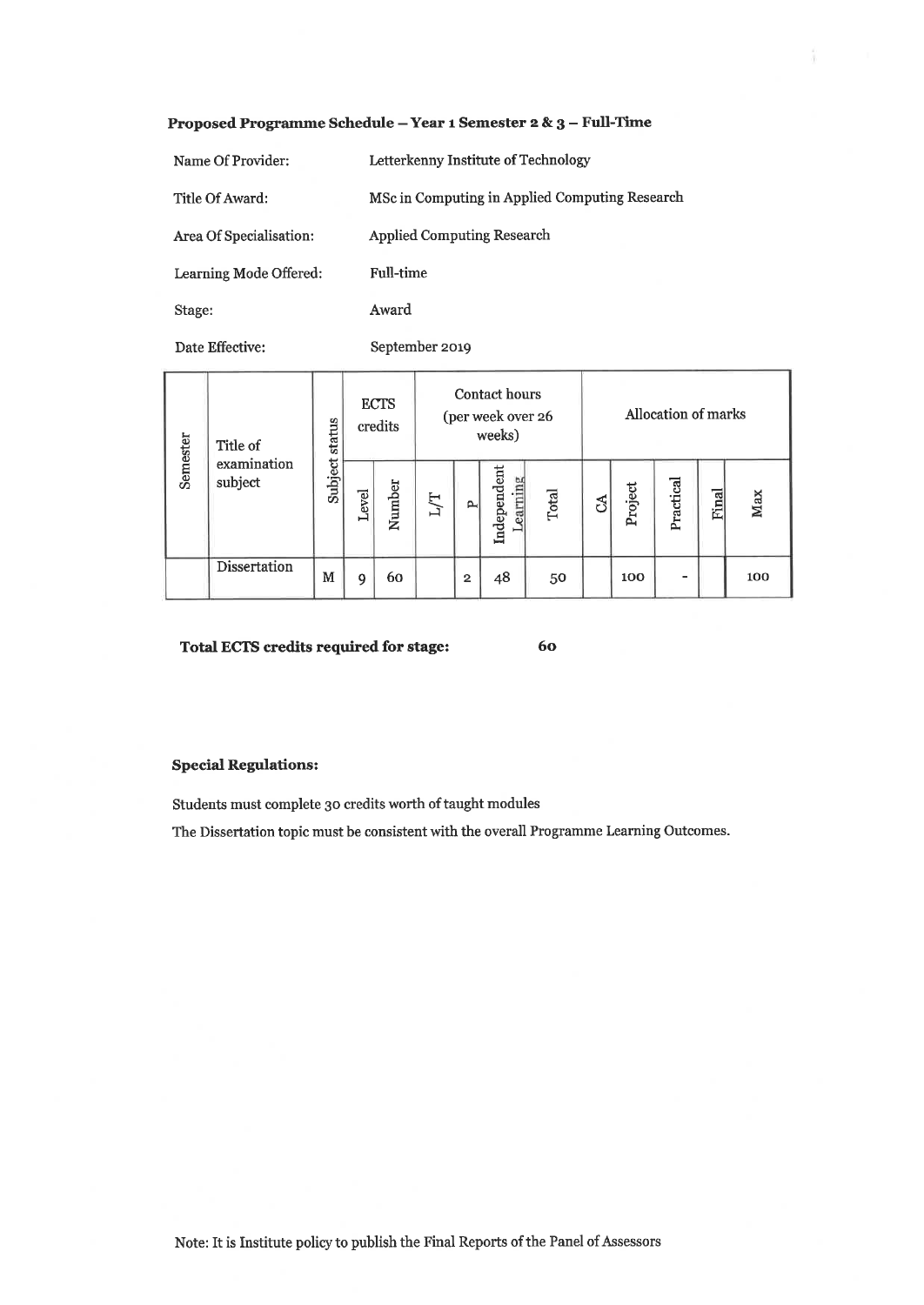#### Proposed

 $\mathbf{\hat{p}}$ 

 $\Delta$ 

#### Proposed Programme Schedule - Year 1- Part-Time

| Name Of Provider:       | Letterkenny Institute of Technology            |
|-------------------------|------------------------------------------------|
| Title Of Award:         | MSc in Computing in Applied Computing Research |
| Area Of Specialisation: | <b>Applied Computing Research</b>              |
| Learning Mode Offered:  | Part-time, ACCS                                |
| Stage:                  | Award                                          |

Date Effective:

September 2019

| Title of |                        | Subject status | <b>ECTS</b><br>credits |        |    |              | Contact hours<br>(per week over 52<br>weeks) |       | Allocation of marks |         |           |       |     |
|----------|------------------------|----------------|------------------------|--------|----|--------------|----------------------------------------------|-------|---------------------|---------|-----------|-------|-----|
| Semester | examination<br>subject |                | evel                   | Number | LД | $\mathbf{p}$ | Independent<br>earning                       | Total | රි                  | Project | Practical | Final | Max |
|          | Dissertation           | м              | 9                      | 60     |    | 0.5          | 24.5                                         | 25    |                     | 100     | $\sim$    |       | 100 |

#### Total ECTS credits required for stage:

60

## **Special Regulations:**

Students must complete 30 credits worth of modules from semesters 1 to 3.

The Dissertation topic must be consistent with the overall Programme Learning Outcomes.